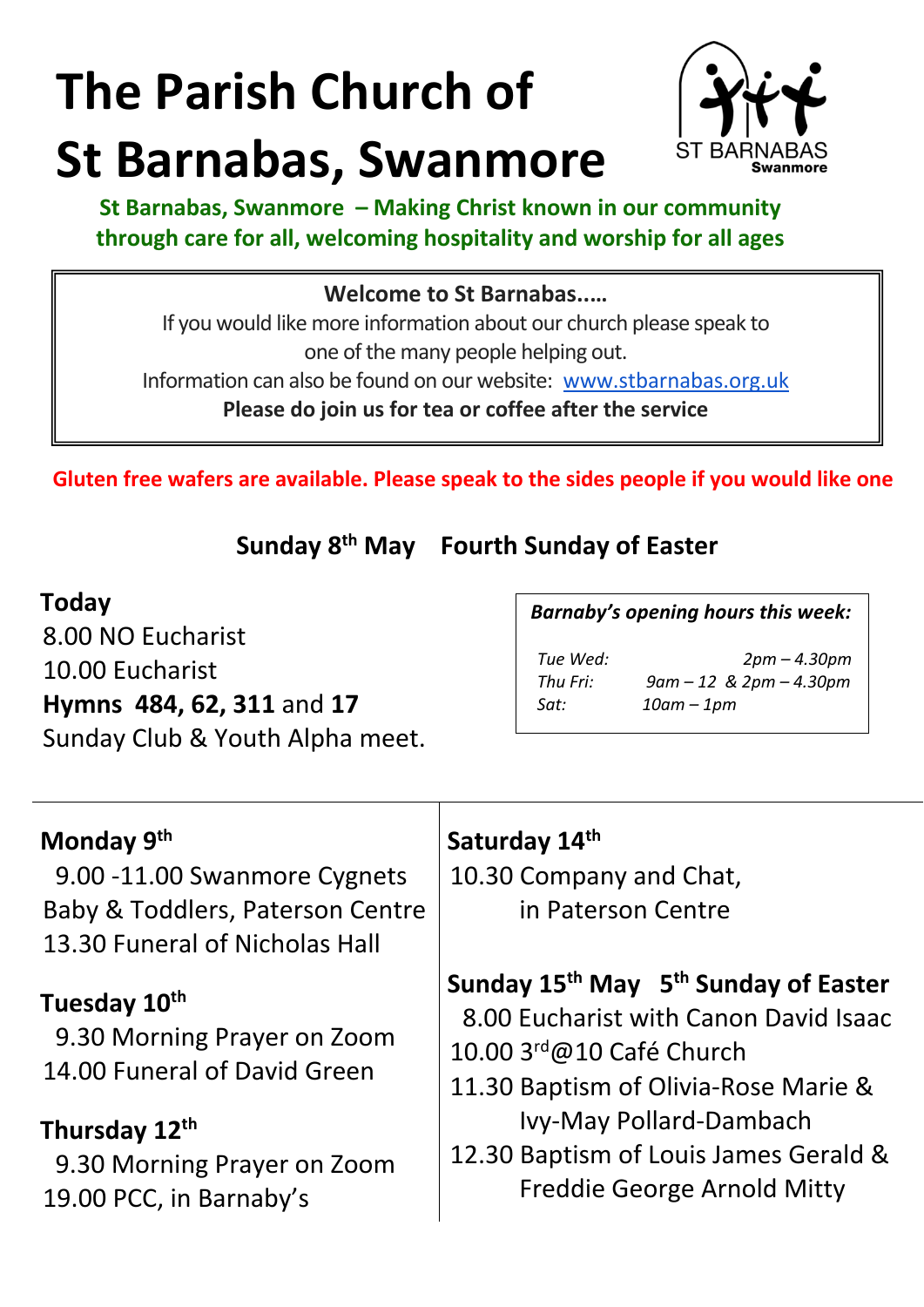## **Collect**

Risen Christ, faithful shepherd of your Father's sheep: teach us to hear your voice and to follow your command, that all your people may be gathered into one flock, to the glory of God the Father. **Amen**

#### **FIRST READING Acts 9.36–end**

*A reading from the Acts of the Apostles*

Now in Joppa there was a disciple whose name was Tabitha, which in Greek is Dorcas. She was devoted to good works and acts of charity. At that time she became ill and died. When they had washed her, they laid her in a room upstairs. Since Lydda was near Joppa, the disciples, who heard that Peter was there, sent two men to him with the request, 'Please come to us without delay.' So Peter got up and went with them; and when he arrived, they took him to the room upstairs. All the widows stood beside him, weeping and showing tunics and other clothing that Dorcas had made while she was with them. Peter put all of them outside, and then he knelt down and prayed. He turned to the body and said, 'Tabitha, get up.' Then she opened her eyes, and seeing Peter, she sat up. He gave her his hand and helped her up. Then calling the saints and widows, he showed her to be alive. This became known throughout Joppa, and many believed in the Lord. Meanwhile he stayed in Joppa for some time with a certain Simon, a tanner.

*This is the word of the Lord* **Thanks be to God**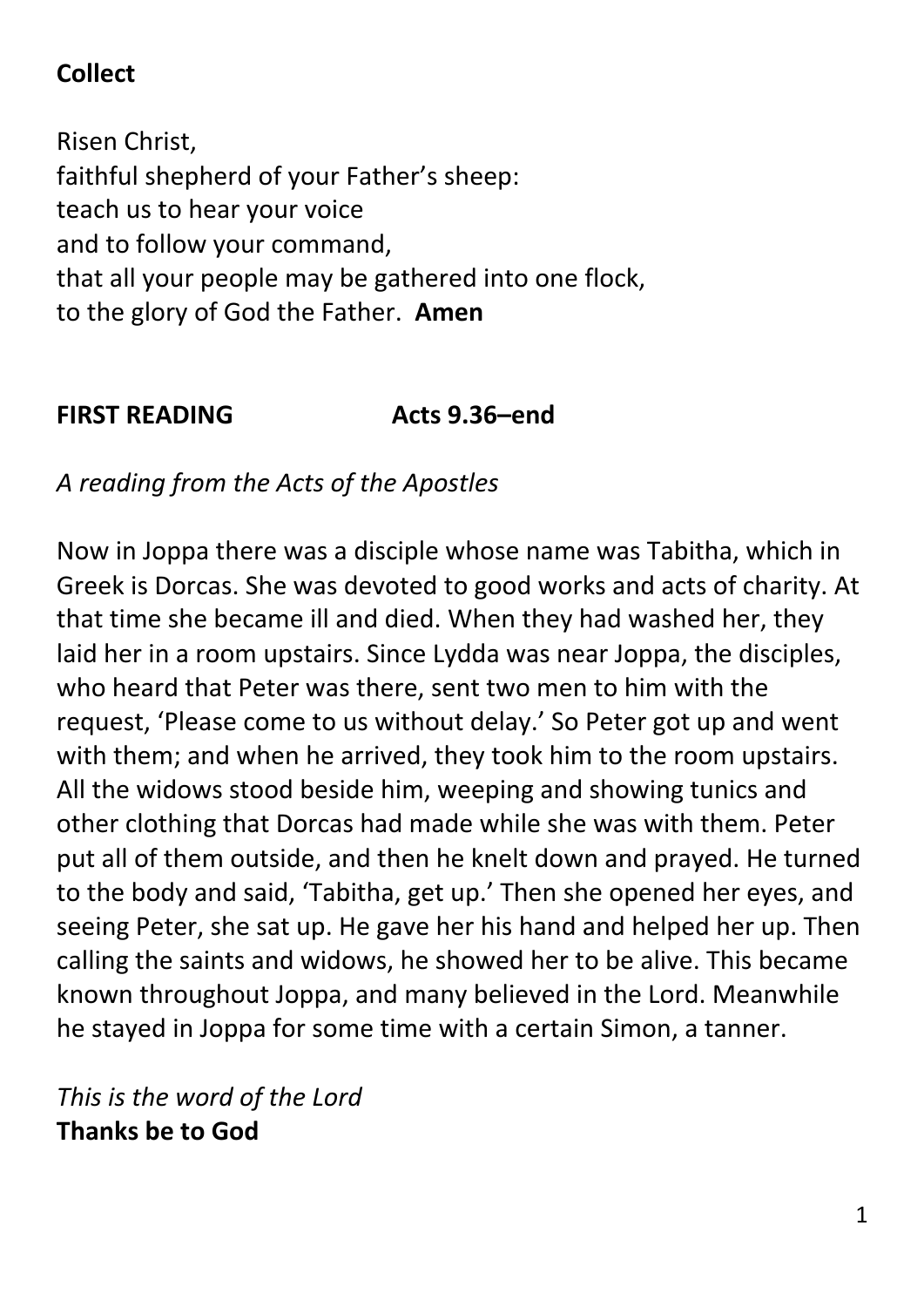*A reading from the Book of Revelation*

After this I looked, and there was a great multitude that no one could count, from every nation, from all tribes and peoples and languages, standing before the throne and before the Lamb, robed in white, with palm branches in their hands. They cried out in a loud voice, saying, 'Salvation belongs to our God who is seated on the throne, and to the Lamb!'

And all the angels stood around the throne and around the elders and the four living creatures, and they fell on their faces before the throne and worshipped God, singing,

'Amen! Blessing and glory and wisdom

and thanksgiving and honour

and power and might

be to our God for ever and ever! Amen.'

Then one of the elders addressed me, saying, 'Who are these, robed in white, and where have they come from?' I said to him, 'Sir, you are the one that knows.' Then he said to me, 'These are they who have come out of the great ordeal; they have washed their robes and made them white in the blood of the Lamb.

For this reason they are before the throne of God,

and worship him day and night within his temple,

and the one who is seated on the throne will shelter them.

They will hunger no more, and thirst no more;

the sun will not strike them,

nor any scorching heat;

for the Lamb at the centre of the throne will be their shepherd,

and he will guide them to springs of the water of life,

and God will wipe away every tear from their eyes.'.

*This is the word of the Lord* **Thanks be to God**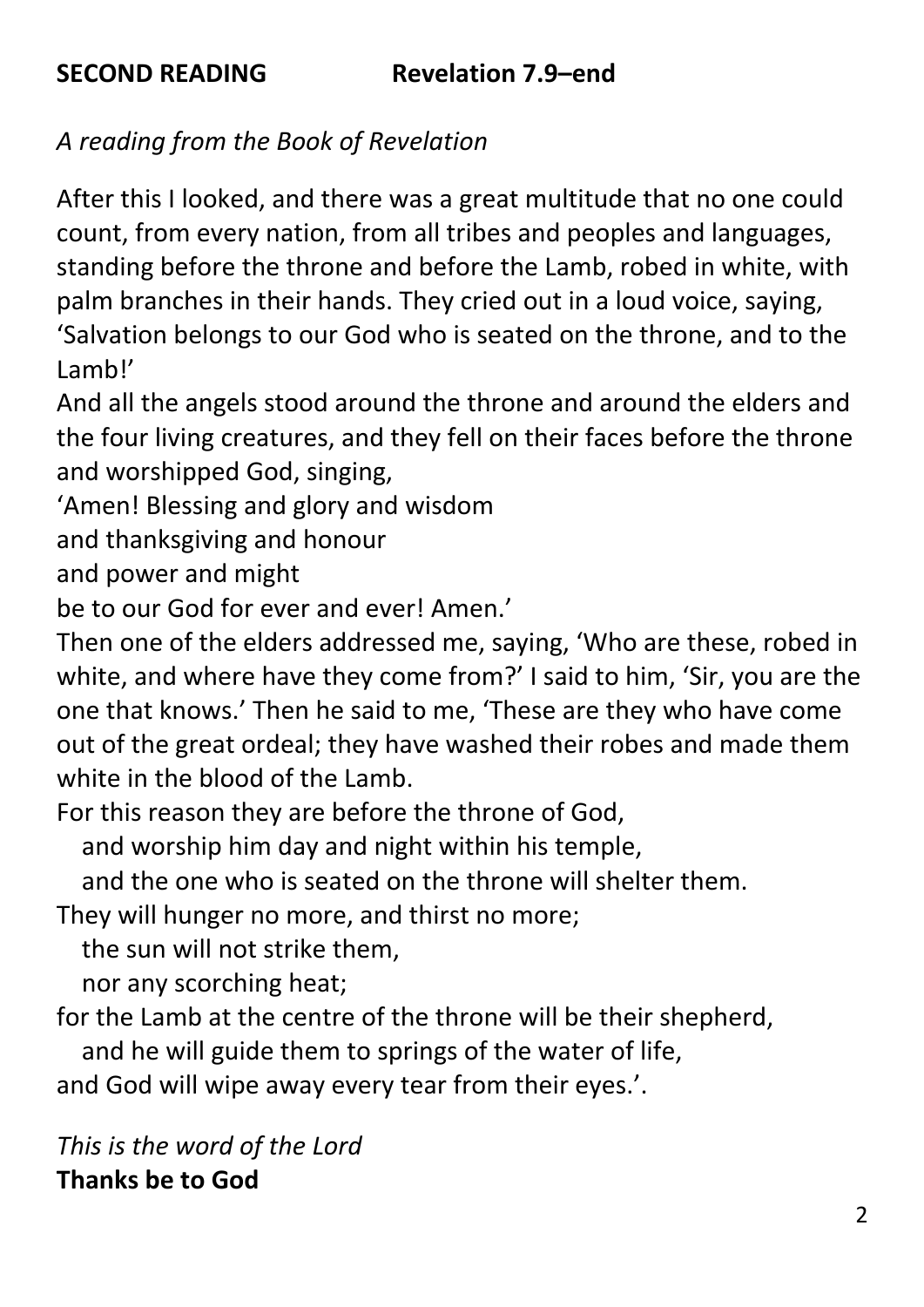**GOSPEL READING John 10.22–30**

*Hear the Gospel of our Lord Jesus Christ according to John* **Glory to you, O Lord**

At that time the festival of the Dedication took place in Jerusalem. It was winter, and Jesus was walking in the temple, in the portico of Solomon. So, the Jews gathered around him and said to him, 'How long will you keep us in suspense? If you are the Messiah, tell us plainly.' Jesus answered, 'I have told you, and you do not believe. The works that I do in my Father's name testify to me; but you do not believe, because you do not belong to my sheep. My sheep hear my voice. I know them, and they follow me. I give them eternal life, and they will never perish. No one will snatch them out of my hand. What my Father has given me is greater than all else, and no one can snatch it out of the Father's hand. The Father and I are one.'.

*This is the Gospel of the Lord* **Praise to you, O Christ**

#### **Post-Communion Prayer**

Merciful Father, you gave your Son Jesus Christ to be the good shepherd, and in his love for us to lay down his life and rise again: keep us always under his protection, and give us grace to follow in his steps; through Jesus Christ our Lord. **Amen**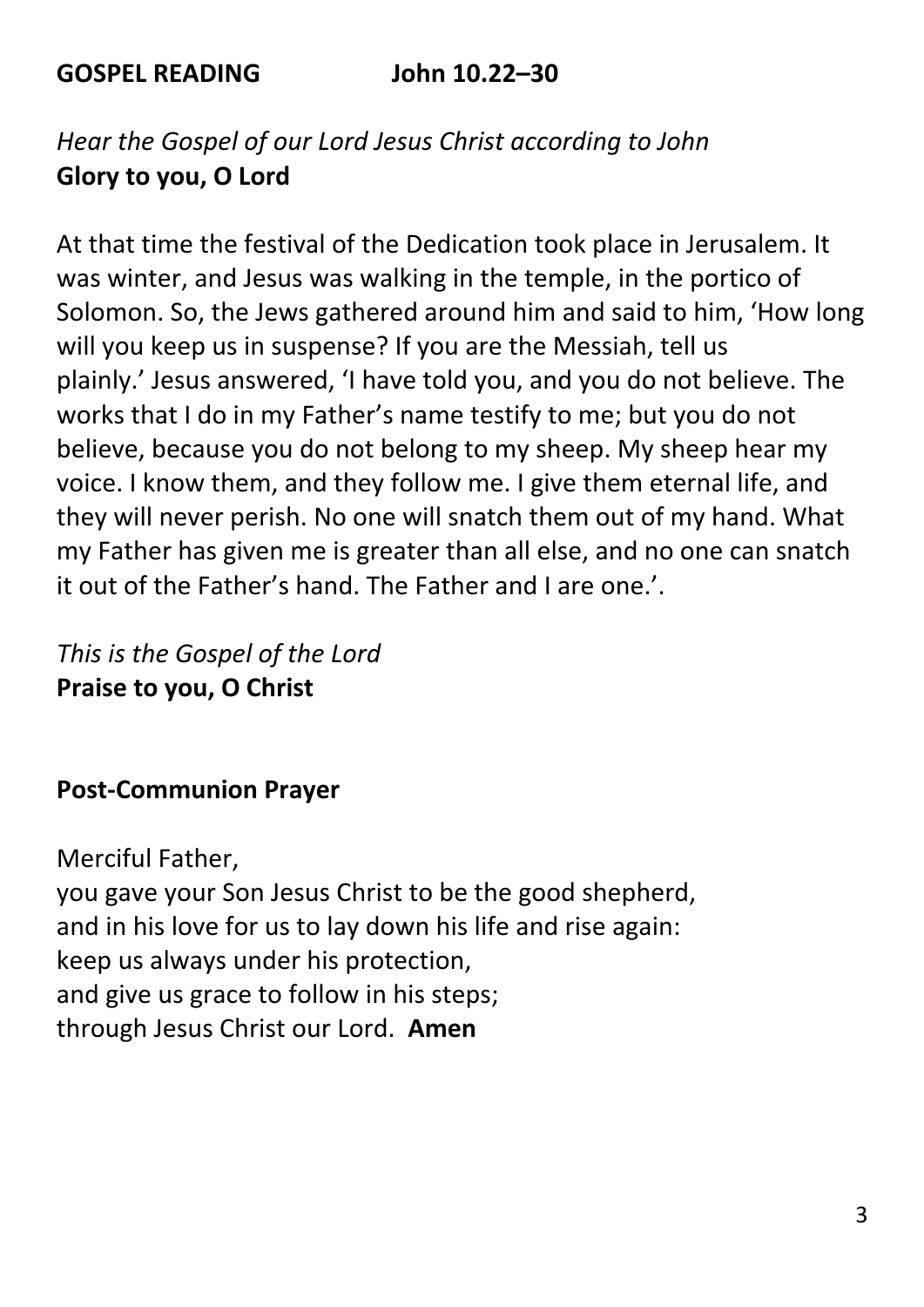# **Notices** *<i>i*

### **Readings for 8am next week: Acts 11:1-18, Revelation 21:1-6** and **John 13:31-35**

Following the removal of restrictions in England: the wearing of masks is no longer required in the church buildings however we are maintaining the non-pew seated areas at the back and right-hand side as masks-on areas for those who prefer this. Hand sanitiser will continue to be provided. Obviously, everybody should be considerate of others so please sit away from others unless you are of the same household. For communion: people are being invited to come up starting with the back rows and working towards the front rows. This means the front row people will be the last to receive.

**Christian Aid Week 15th May - 22nd May** Join us this Christian Aid Week and help turn hunger into hope. To aid one of our chosen charities, we now have an ONLINE giving page specifically linked to St Barnabas for use during Christian Aid week. Please use the following link/ QR code to direct you to a donation page should you wish to support in this way.

https://giving.give-star.com/online/christian-aid/christian-aid



Alternatively, I will have a contactless card reader linked up for use in church on 15th and 22nd May. Donations may still be made in cash via the church collection should you prefer. With every gift, every action, every prayer, we share hope with our sisters and brothers facing crisis around the world, from Ukraine to Zimbabwe. Thank you - Wendy (878220)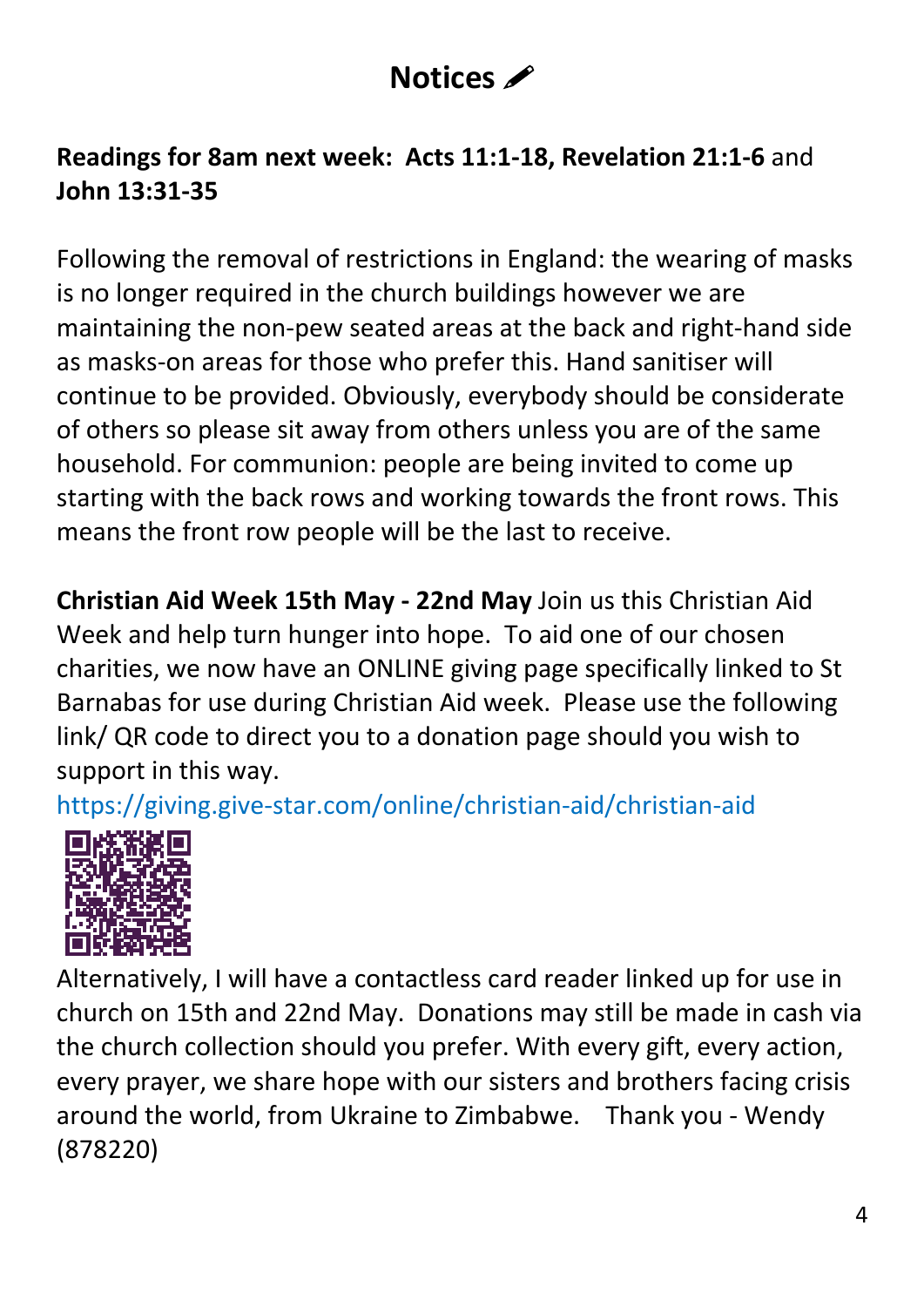**St Barnabas treasure hunt 14/15th May** This will be a walking treasure hunt in and around Swanmore, the route is 2.75 miles long. Find the answers to easy cryptic clues (some, but not all, are house names). Question sheets (£2) will be available from Barnaby's (9-1pm) on Saturday 14<sup>th</sup> May and the Paterson Centre (11-1pm) on Sunday 15<sup>th</sup> May. There will be a small prize for the best entry returned by Thursday 20<sup>th</sup>. Solutions will be published on the Church Noticeboard on Saturday 22<sup>nd</sup> May, so you will not have to rush, nor do it all on the same day.

**Ascension Day on Thursday 26th May** – join the zoom Morning prayer **Launch Meeting - Zoom** at 9.30am and/or there is a deanery eucharist on Ascension Day, for which Bishop Jonathan will join us. The eucharist will begin at 7.30 pm at All Saints Church, Botley and will be attended by our parish choirs from across the deanery. Although we don't have a regular choir, if you would like to join the singers for the service please speak to Andrew Wilkinson. All welcome.

**St George Foundation.** We are planning to hold a garden party at Mike Lamb's house/garden in Vicarage Lane on **Saturday 25th June** from 12.30 to 5.30pm to include sausage/burger lunches (provided), cream teas, other refreshments, various attractions and music and stalls, games etc. More information will be provided in future pew leaflets. We are now looking for volunteers to help on the day, particularly with teas, entrance, marshalling (cars & people), raffle etc. If you are able to help please contact:

Richard Green-Wilkinson 07768 306783 richard.green.wilkinson@gmail.com Philip Dean 07761 056342 info@adecentlife.org

**The funeral of Mary Ramsden**, who died last week, will be held in church on the afternoon of Monday 23rd May.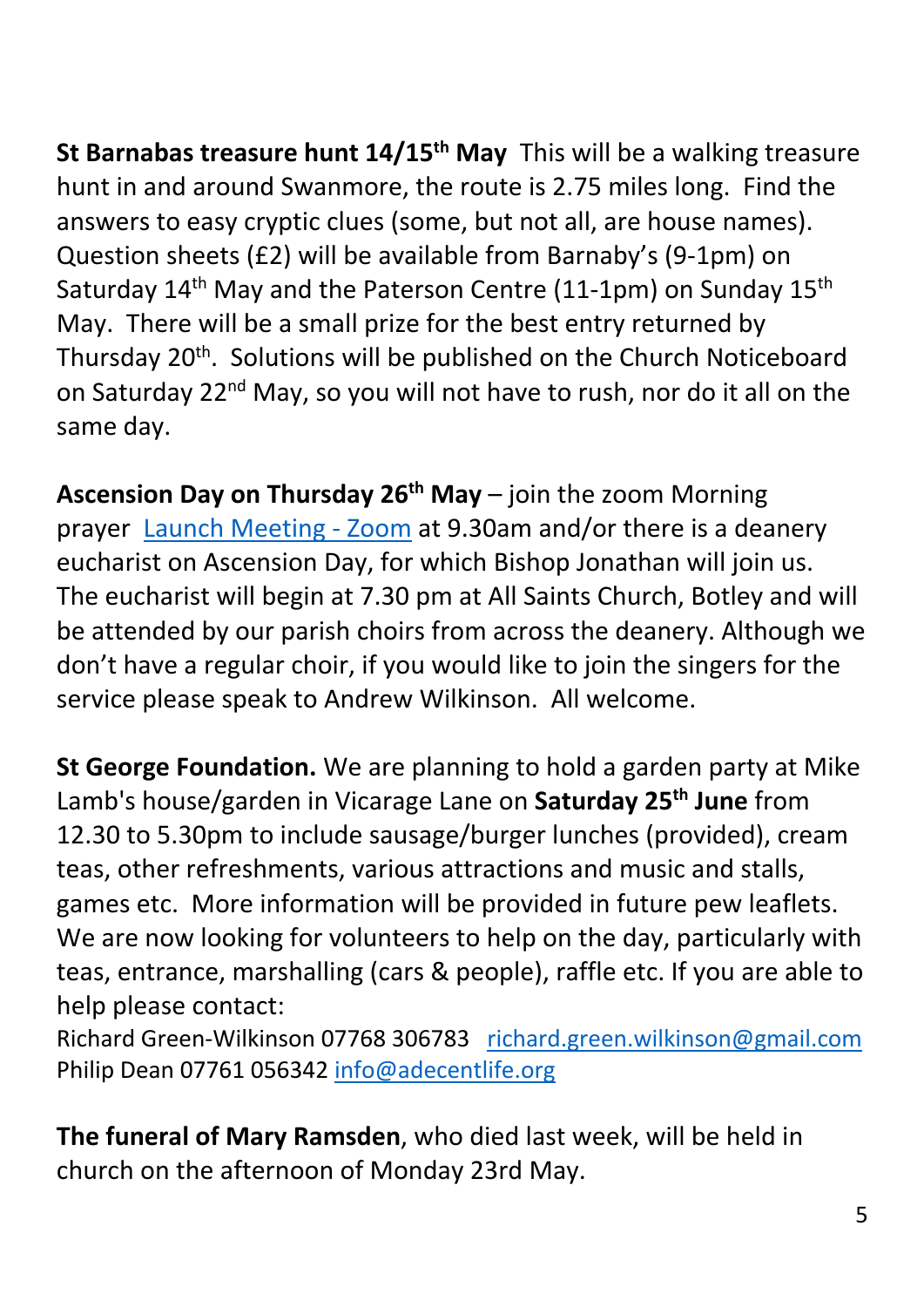**The Queen's Platinum Jubilee** service on Sunday 5th June will include a specially written anthem "In our Service". If you would like to join a choir to lead the music and sing this anthem, please get in touch with Andrew Wilkinson.

# **Other dates for your diary**

# **Sunday 5th June: The Queen's Platinum Jubilee service**

**Sunday 19th June: Father's Day service at 10am**. Bring your dad for bacon butties and informal All Age Worship (non-communion)

**Saturday 25th June: St George Foundation garden party 12.30 to 5.30pm**

**Saturday 16th and Sunday 17th July: Open Gardens weekend**